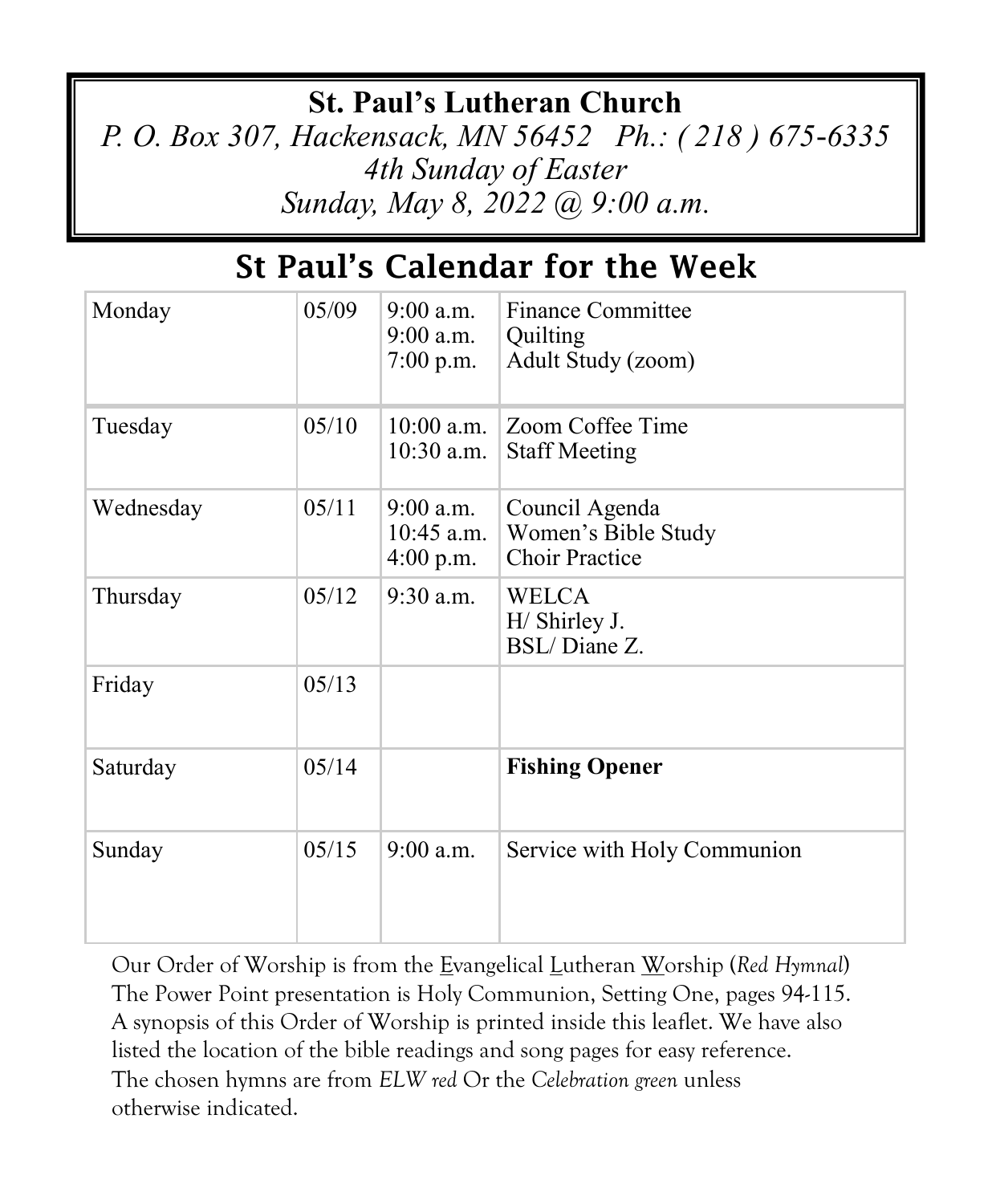# The Order of Worship

| <b>Announcements/ Call to Worship</b>          |                      | <b>Choir</b>                                 |  |  |
|------------------------------------------------|----------------------|----------------------------------------------|--|--|
| <b>Confession and Forgiveness</b>              |                      |                                              |  |  |
| <b>Opening Hymn</b>                            | "Morning Has Broken" | #379                                         |  |  |
|                                                |                      | ELW (Red Hymnal)                             |  |  |
| <b>Kyrie</b>                                   |                      | p. 98                                        |  |  |
| <b>Canticle of Praise</b>                      | "This is the Feast"  | p. 101                                       |  |  |
| <b>Prayer of the Day</b>                       |                      |                                              |  |  |
| <b>Choir</b>                                   | Word                 |                                              |  |  |
| <b>First Reading</b>                           |                      | Acts 9:36-43                                 |  |  |
| <b>Psalmody</b>                                |                      | Psalm 23                                     |  |  |
| <b>Second Reading</b>                          |                      | $Rev 5:11-14$                                |  |  |
| <b>Gospel Acclamation</b>                      |                      | p. 102                                       |  |  |
| Gospel                                         |                      | John 10:22-30                                |  |  |
| <b>Sermon</b>                                  |                      | Pastor Leif Espeland                         |  |  |
| <b>Hymn of the Day</b>                         |                      | "Alleluia! Sing to Jesus" Vs 1-5<br>#373     |  |  |
|                                                |                      | ELW (Red Hymnal)                             |  |  |
| <b>Apostles' Creed/Prayers of Intercession</b> |                      |                                              |  |  |
| The Sharing of the Peace                       |                      |                                              |  |  |
|                                                | Meal                 |                                              |  |  |
| <b>Offering</b>                                |                      |                                              |  |  |
| <b>Great Thanksgiving</b>                      |                      | $p. 107-108$                                 |  |  |
| The Lord's Prayer                              |                      | p. 112                                       |  |  |
| Communion                                      | "Lamb of God"        | p. 112                                       |  |  |
| <b>Communion Song</b>                          | "Be Thou My Vision"  | #484                                         |  |  |
| <b>Communion Prayer</b>                        |                      |                                              |  |  |
|                                                | Sending              |                                              |  |  |
| <b>Benediction</b>                             |                      |                                              |  |  |
| <b>Sending Song</b>                            |                      | "God Be with You Till We Meet Again"<br>#765 |  |  |
| <b>Dismissal</b>                               |                      | p. 115                                       |  |  |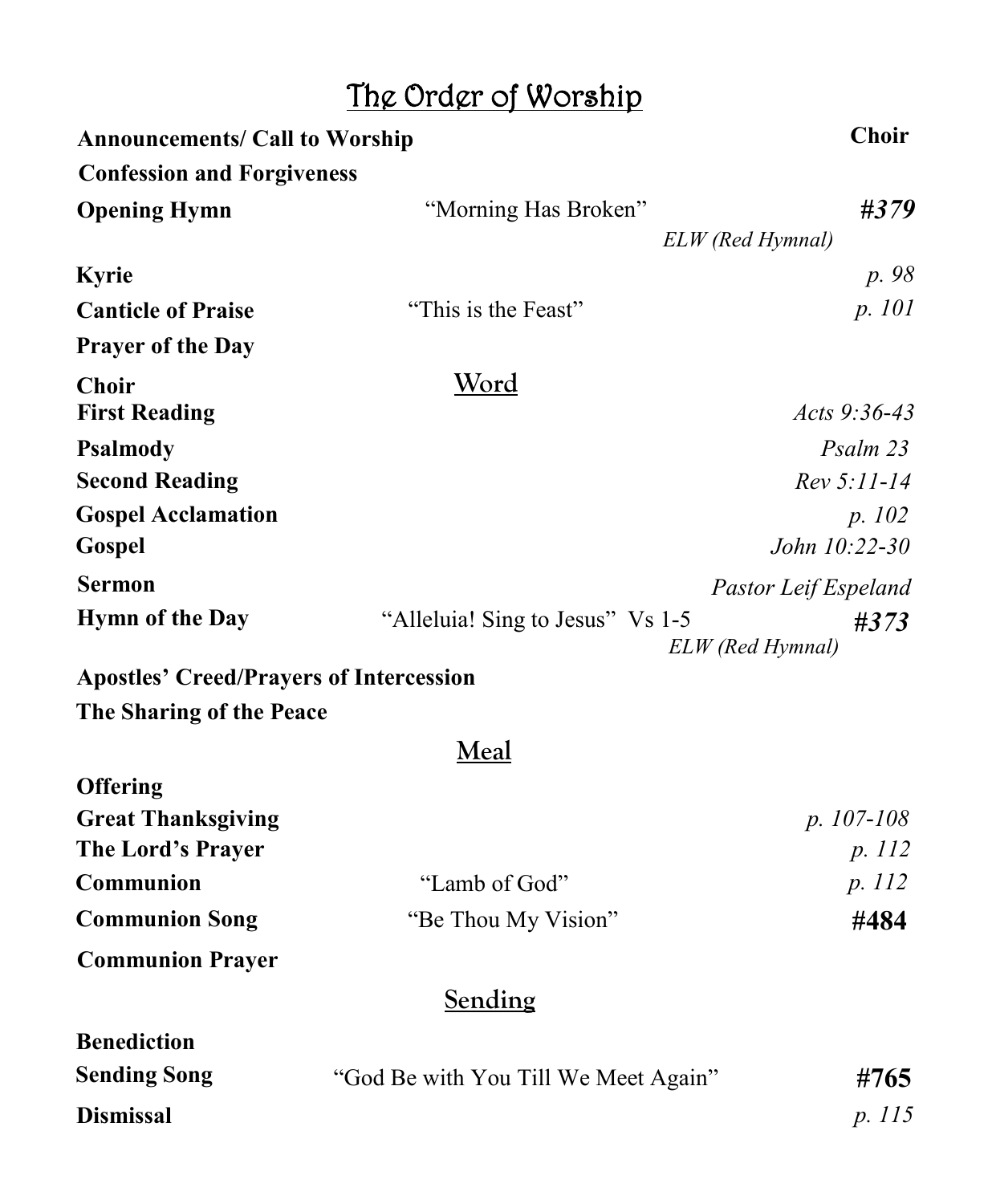#### *BUTTER BRAID FUNDRAISER*

Apple, Bavarian Crème, Blueberry Cream Cheese, Raspberry, Strawberry Cream Cheese and Caramel Rolls

These pastries are so easy to enjoy. Simply thaw them on your counter overnight, then bake for 30 minutes in the morning. It can't be easier, or more delicious! They are only \$13 per package. Please write a check or have correct change. They also make very nice gifts!







Phonebooks and Supplement are Available

You can pick them up in the Narthex every Sunday. If You wish to have more then one copy of the Phonebook. Please take a black and white copy for your second.



**Coffee Time Zoom Date Change**

Our 10:00 am coffee time will be changing to Tuesdays starting in May. It's so nice to visit with friends, just to chat and catch up with others. Call the office to get the zoom number, then join in for a half hour of visiting. *It'll brighten your day*